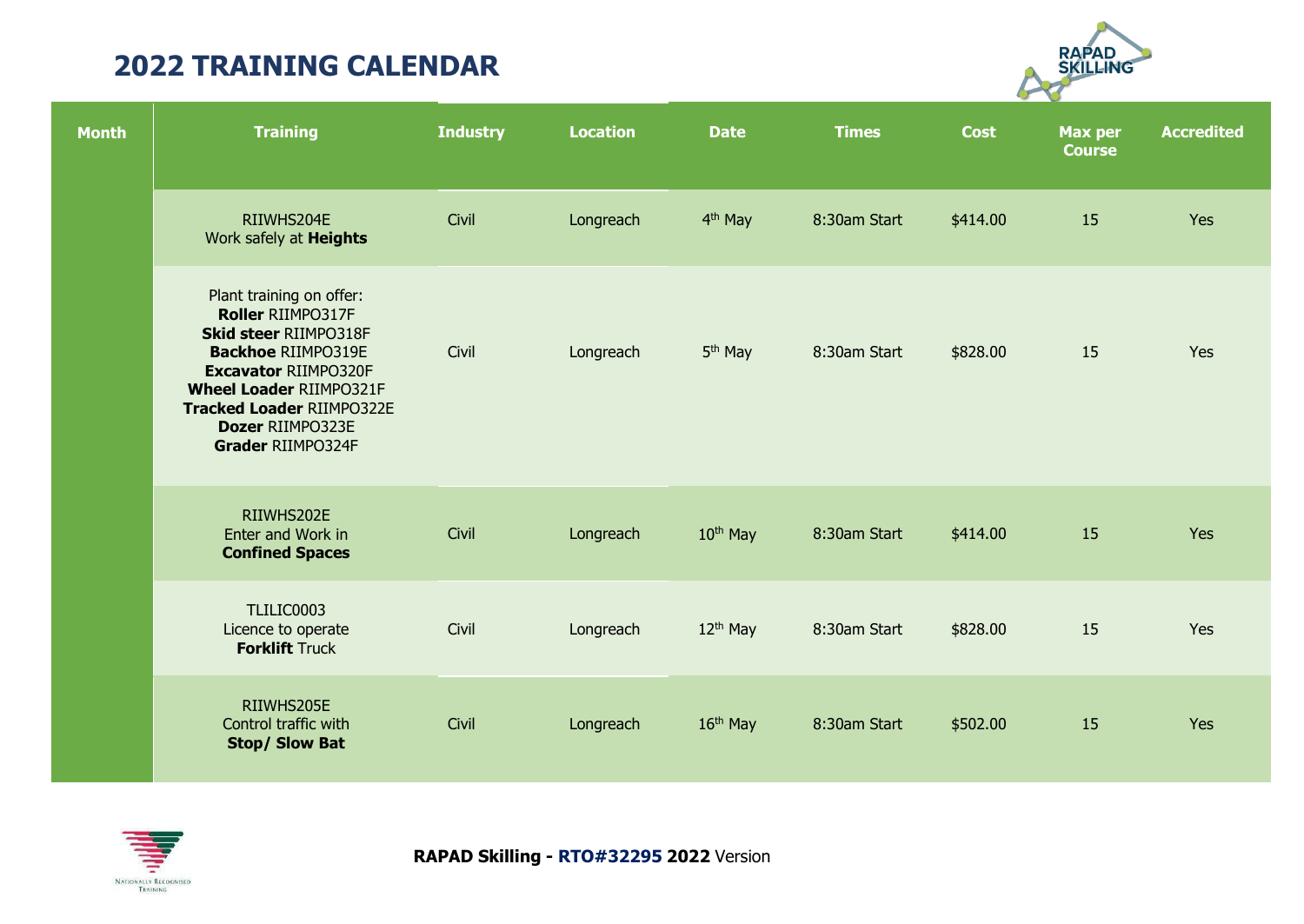

| <b>Month</b> | <b>Training</b>                                                                                                                                                                                          | <b>Industry</b> | <b>Location</b> | <b>Date</b>                | <b>Times</b> | <b>Cost</b>                                                                                      | <b>Max per</b><br><b>Course</b> | <b>Accredited</b> |
|--------------|----------------------------------------------------------------------------------------------------------------------------------------------------------------------------------------------------------|-----------------|-----------------|----------------------------|--------------|--------------------------------------------------------------------------------------------------|---------------------------------|-------------------|
|              | RIIWHS302E<br>Implement Traffic<br><b>Management Plan</b><br>(New & Renewal)                                                                                                                             | Civil           | Longreach       | 17 <sup>th</sup> May       | 8:30am Start | \$502.00                                                                                         | $\overline{7}$                  | Yes               |
|              | UETDRRF004 (LVR) Perform<br>rescue from a live LV<br>panel<br>$+$<br><b>HLTAID009 Provide CPR</b>                                                                                                        | Civil           | Longreach       | 19th May                   | 8:30am Start | \$83.00<br>$+$<br>\$78.00                                                                        | 15                              | Yes               |
|              | <b>HLTAID009 Provide CPR</b><br><b>HLTAID010 Provide Basic</b><br><b>Emergency Life Support</b><br><b>HLTAID011 Provide First Aid</b><br>HLTAID012 Provide First Aid<br>in an Education and Care Setting | Non-Specific    | Longreach       | 20 <sup>th</sup> May       | 8:00am Start | <b>CPR \$78</b><br><b>Basic Life</b><br>Support \$114<br>Full \$176<br>Education &<br>Care \$212 | 15                              | Yes               |
|              | WHSQHSRNCB01<br><b>Health &amp; Safety</b><br><b>Representative</b><br>(Full- Five days)                                                                                                                 | Civil           | Longreach       | $23^{rd} - 27^{th}$<br>May | 8:30am Start | \$1226.00                                                                                        | 10                              | <b>No</b>         |
|              | CPCWHS1001<br>(White Card)<br>Prepare to work safely in the<br>construction industry                                                                                                                     | Civil           | Longreach       | 30 <sup>th</sup> May       | 8:30am Start | \$98.00                                                                                          | 15                              | Yes               |

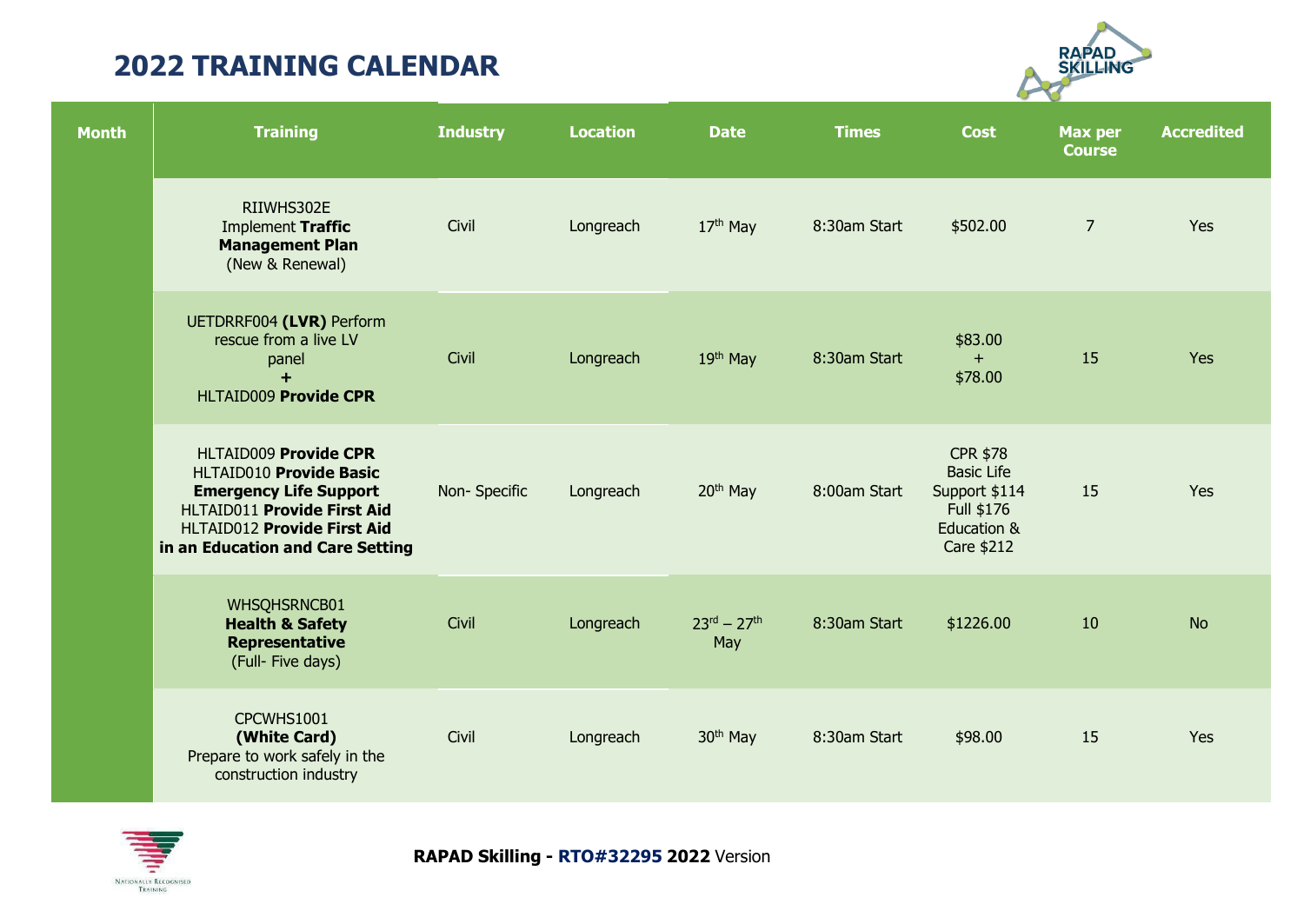

| <b>Month</b> | <b>Training</b>                                                                                                                                                                                                                                          | <b>Industry</b> | <b>Location</b> | <b>Date</b>          | <b>Times</b> | <b>Cost</b>                                                                                                        | <b>Max per</b><br><b>Course</b> | <b>Accredited</b> |
|--------------|----------------------------------------------------------------------------------------------------------------------------------------------------------------------------------------------------------------------------------------------------------|-----------------|-----------------|----------------------|--------------|--------------------------------------------------------------------------------------------------------------------|---------------------------------|-------------------|
|              | RIIWHS204E<br>Work safely at <b>Heights</b>                                                                                                                                                                                                              | Civil           | Longreach       | 3rd June             | 8:30am Start | \$414.00                                                                                                           | 15                              | Yes               |
|              | RIIWHS302E<br>Implement Traffic<br><b>Management Plan</b><br>(New & Renewal)                                                                                                                                                                             | Civil           | Longreach       | 6 <sup>th</sup> June | 8:30am Start | \$502.00                                                                                                           | $\overline{7}$                  | Yes               |
|              | RIIWHS205E<br>Control traffic with<br><b>Stop/ Slow Bat</b>                                                                                                                                                                                              | Civil           | Longreach       | $7th$ June           | 8:30am Start | \$502.00                                                                                                           | 15                              | Yes               |
|              | Plant training on offer:<br>Roller RIIMPO317F<br><b>Skid steer RIIMPO318F</b><br><b>Backhoe RIIMPO319E</b><br><b>Excavator RIIMPO320F</b><br><b>Wheel Loader RIIMPO321F</b><br><b>Tracked Loader RIIMPO322E</b><br>Dozer RIIMPO323E<br>Grader RIIMPO324F | Civil           | Longreach       | 9 <sup>th</sup> June | 8:30am Start | \$828.00                                                                                                           | 15                              | Yes               |
|              | <b>HLTAID009 Provide CPR</b><br><b>HLTAID010 Provide Basic</b><br><b>Emergency Life Support</b><br>HLTAID011 Provide First Aid<br>HLTAID012 Provide First Aid<br>in an Education and Care Setting                                                        | Non-Specific    | Longreach       | $10th$ June          | 8:30am Start | <b>CPR \$78</b><br><b>Basic Life</b><br>Support \$114<br>Full \$176<br><b>Education &amp;</b><br><b>Care \$212</b> | 15                              | Yes               |

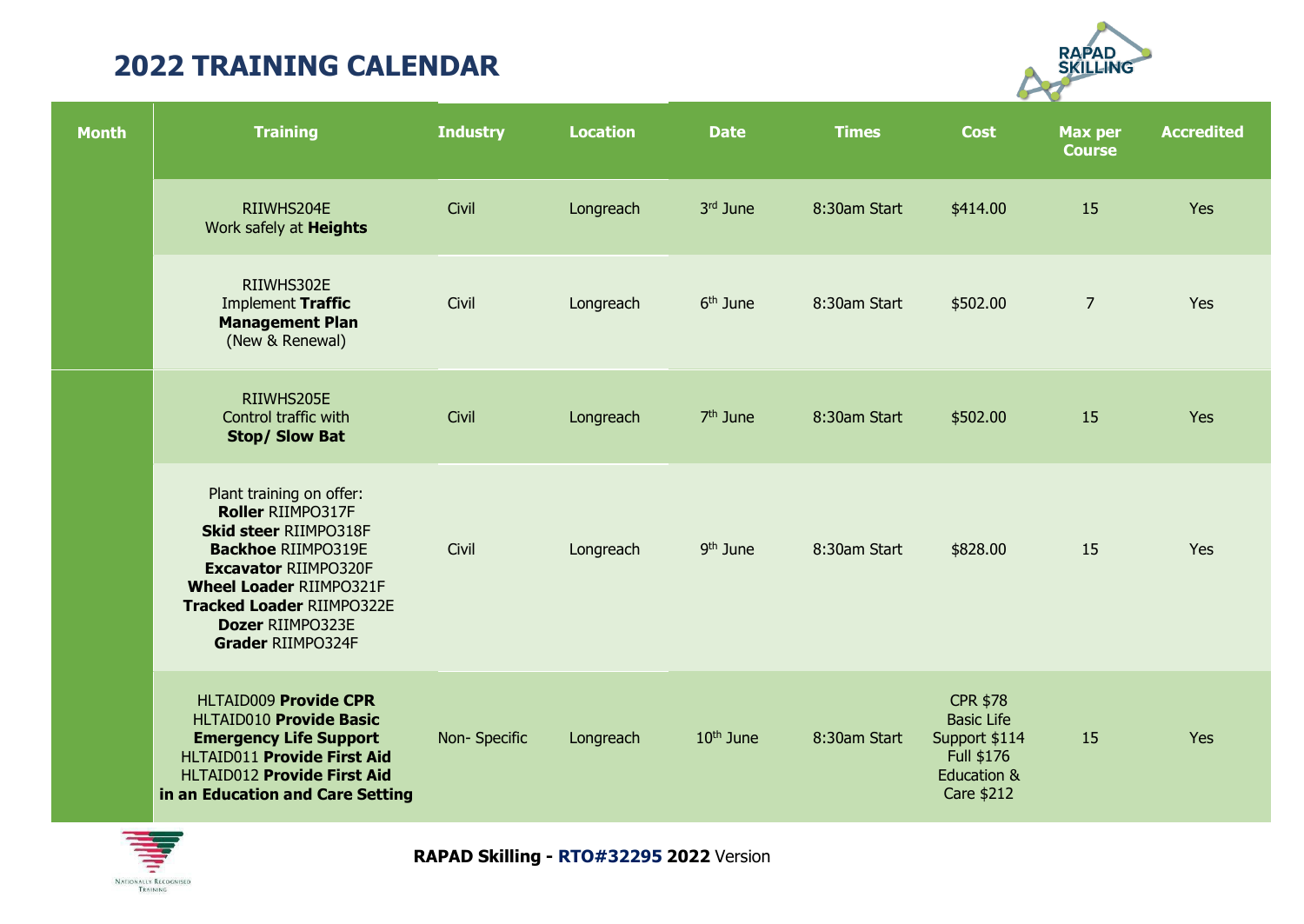

| <b>Month</b> | <b>Training</b>                                                                      | <b>Industry</b> | <b>Location</b> | <b>Date</b>           | <b>Times</b> | <b>Cost</b> | <b>Max per</b><br><b>Course</b> | <b>Accredited</b> |
|--------------|--------------------------------------------------------------------------------------|-----------------|-----------------|-----------------------|--------------|-------------|---------------------------------|-------------------|
|              | CPCWHS1001<br>(White Card)<br>Prepare to work safely in the<br>construction industry | Civil           | Longreach       | 15 <sup>th</sup> June | 8:30am Start | \$98.00     | 15                              | Yes               |
| <b>June</b>  | TLILIC0003<br>Licence to operate<br><b>Forklift Truck</b>                            | Civil           | Longreach       | $17th$ June           | 8:30am Start | \$828.00    | 15                              | <b>Yes</b>        |
|              | RIIWHS202E<br>Enter and Work in<br><b>Confined Spaces</b>                            | Civil           | Longreach       | 27 <sup>th</sup> June | 8:30am Start | \$414.00    | 15                              | Yes               |
|              | WHSQHSRNCB01<br><b>Health &amp; safety</b><br><b>Representative (Refresher)</b>      | Civil           | Longreach       | $28th$ June           | 8:30am Start | \$417.00    | 10                              | <b>No</b>         |

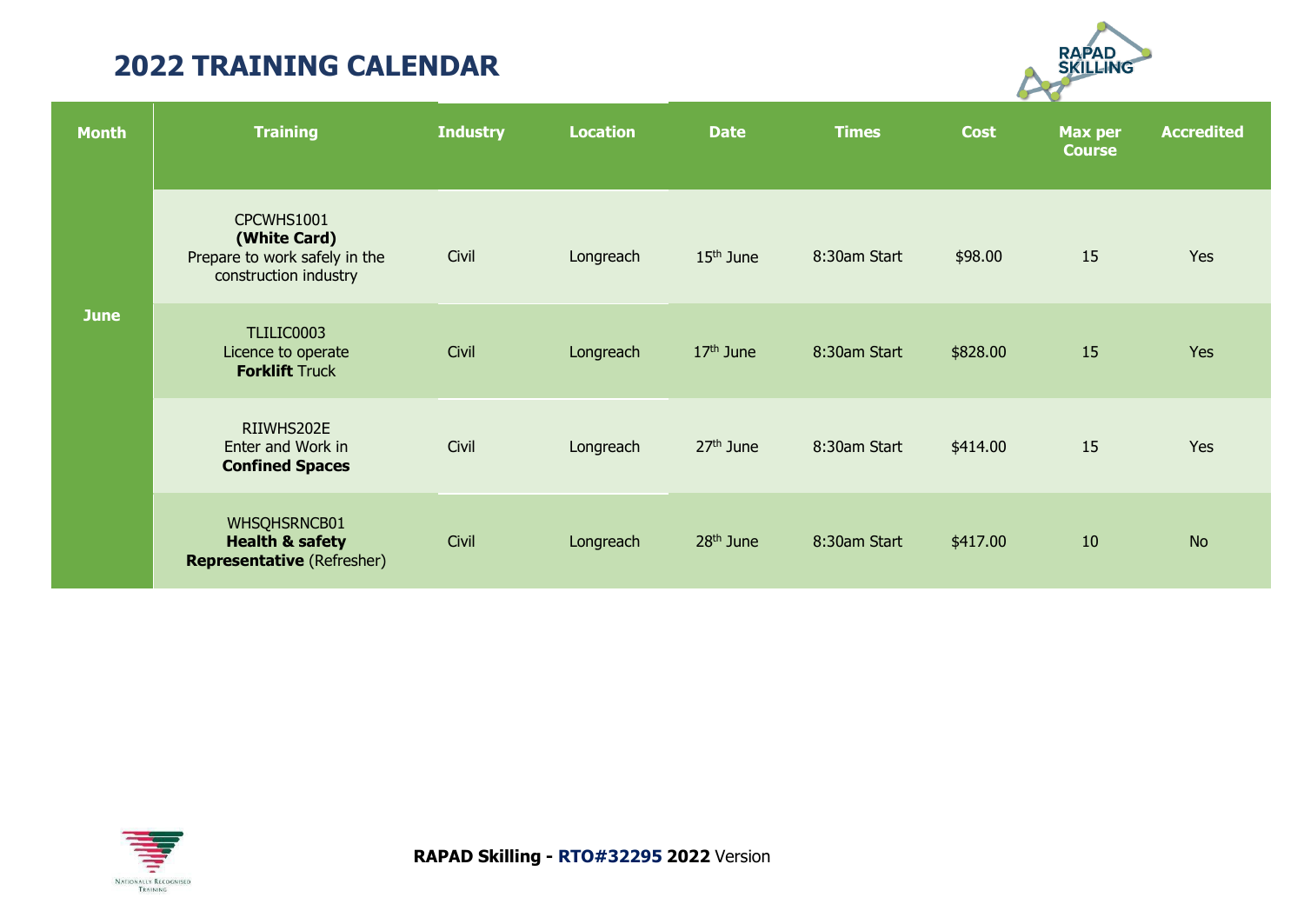

| <b>Month</b> | <b>Training</b>                                                                                                                                                                                                                                                 | <b>Industry</b> | <b>Location</b> | <b>Dates</b>          | <b>Times</b> | <b>Cost</b>                                                                                      | <b>Max per</b><br>course | <b>Accredited</b> |
|--------------|-----------------------------------------------------------------------------------------------------------------------------------------------------------------------------------------------------------------------------------------------------------------|-----------------|-----------------|-----------------------|--------------|--------------------------------------------------------------------------------------------------|--------------------------|-------------------|
| <b>July</b>  | RIIWHS202E<br>Enter and Work in<br><b>Confined Spaces</b>                                                                                                                                                                                                       | Civil           | Longreach       | 5 <sup>th</sup> July  | 8:30am Start | \$414.00                                                                                         | 15                       | Yes               |
|              | <b>HLTAID009 Provide CPR</b><br>HLTAID010 Provide Basic<br><b>Emergency Life Support</b><br><b>HLTAID011 Provide First Aid</b><br><b>HLTAID012 Provide First Aid</b><br>in an Education and Care Setting                                                        | Non-Specific    | Longreach       | $7th$ July            | 8:00am Start | <b>CPR \$78</b><br><b>Basic Life</b><br>Support \$114<br>Full \$176<br>Education &<br>Care \$212 | 15                       | Yes               |
|              | TLILIC0003<br>Licence to operate<br><b>Forklift Truck</b>                                                                                                                                                                                                       | Civil           | Longreach       | 12 <sup>th</sup> July | 8:30am Start | \$828.00                                                                                         | 15                       | Yes               |
|              | Plant training on offer:<br><b>Roller RIIMPO317F</b><br><b>Skid steer RIIMPO318F</b><br><b>Backhoe RIIMPO319E</b><br><b>Excavator RIIMPO320F</b><br><b>Wheel Loader RIIMPO321F</b><br><b>Tracked Loader RIIMPO322E</b><br>Dozer RIIMPO323E<br>Grader RIIMPO324F | Civil           | Longreach       | 14 <sup>th</sup> July | 8:30am Start | \$828.00                                                                                         | 15                       | Yes               |

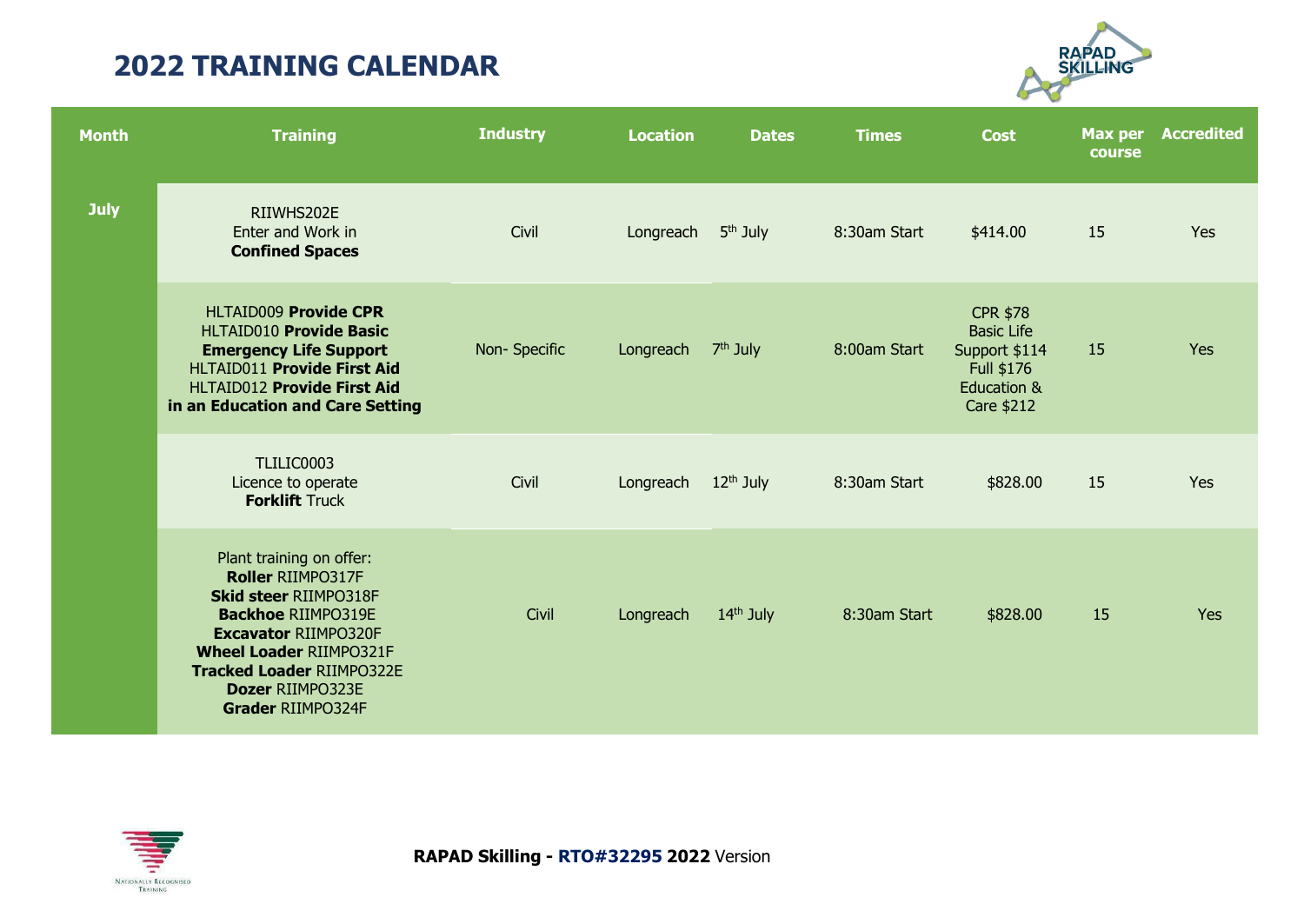

| <b>Month</b>  | <b>Training</b>                                                                                   | <b>Industry</b> | <b>Location</b> | <b>Dates</b>          | <b>Times</b> | <b>Cost</b>               | <b>Max per</b><br>course | <b>Accredited</b> |
|---------------|---------------------------------------------------------------------------------------------------|-----------------|-----------------|-----------------------|--------------|---------------------------|--------------------------|-------------------|
|               | UETDRRF004 (LVR) Perform<br>rescue from a live LV<br>panel<br>$+$<br><b>HLTAID009 Provide CPR</b> | Civil           | Longreach       | 18 <sup>th</sup> July | 8:30am Start | \$83.00<br>$+$<br>\$78.00 | 15                       | Yes               |
|               | RIIWHS204E<br>Work safely at <b>Heights</b>                                                       | Civil           | Longreach       | 19 <sup>th</sup> July | 8:30am Start | \$414.00                  | 15                       | Yes               |
|               | RIIWHS302E<br>Implement Traffic<br><b>Management Plan</b><br>(New & Renewal)                      | Civil           | Longreach       | 21 <sup>st</sup> July | 8:30am Start | \$502.00                  | $\overline{7}$           | Yes               |
|               | RIIWHS205E<br>Control traffic with<br><b>Stop/ Slow Bat</b>                                       | Civil           | Longreach       | 22 <sup>nd</sup> July | 8:30am Start | \$502.00                  | 15                       | Yes               |
|               | WHSQHSRNCB01<br><b>Health &amp; Safety</b><br><b>Representative</b><br>(Full- Five days)          | Civil           | Longreach       | $25th - 29th$<br>July | 8:30am Start | \$1226.00                 | 10                       | <b>No</b>         |
| <b>August</b> | RIIWHS204E<br>Work safely at <b>Heights</b>                                                       | Civil           | Longreach       | 3rd August            | 8:30am Start | \$414.00                  | 15                       | Yes               |

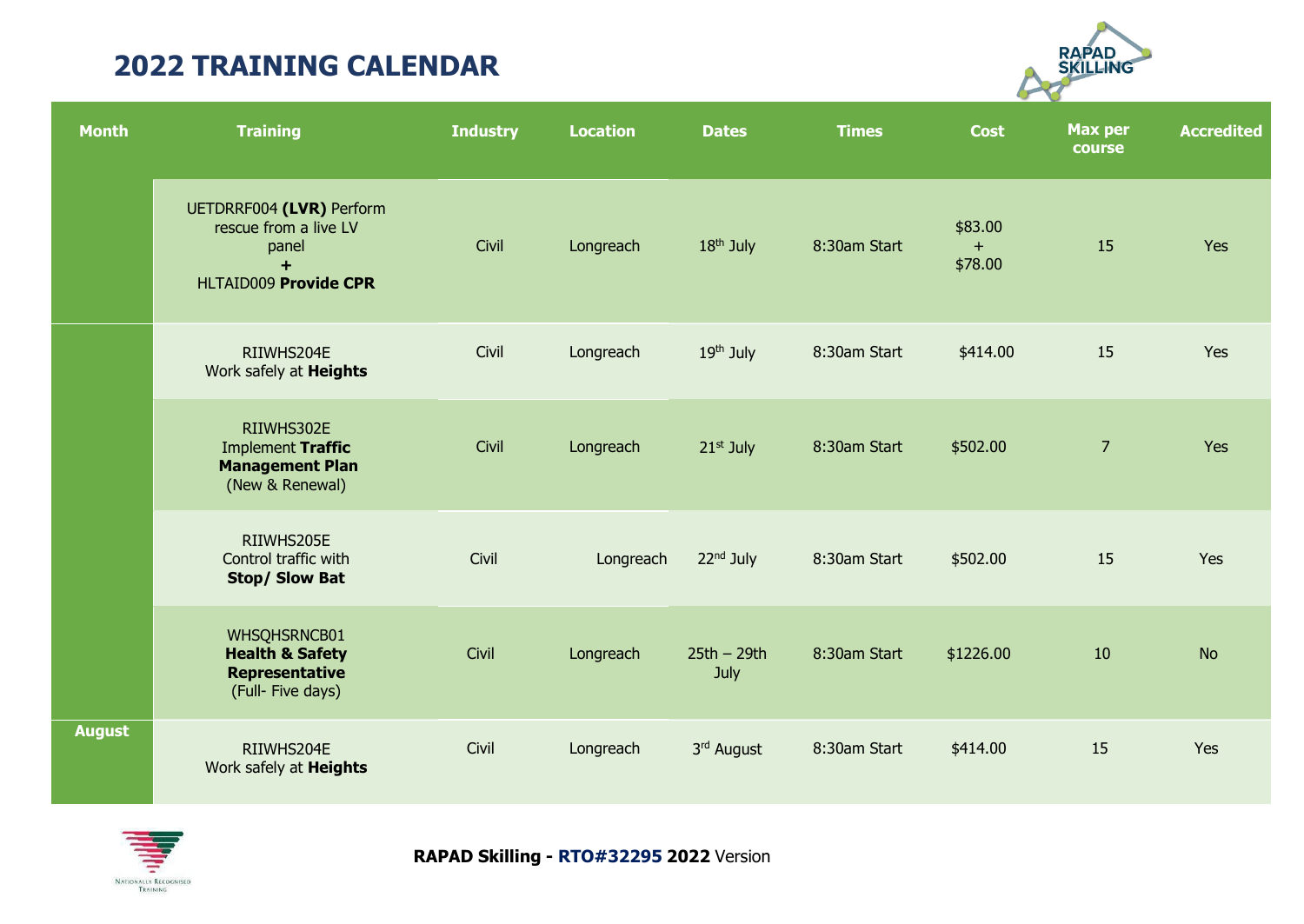

| <b>Month</b> | <b>Training</b>                                                                                                                                                                                                                                          | <b>Industry</b> | <b>Location</b> | <b>Date</b>             | <b>Times</b> | <b>Cost</b> | <b>Max per</b><br><b>Course</b> | <b>Accredited</b> |
|--------------|----------------------------------------------------------------------------------------------------------------------------------------------------------------------------------------------------------------------------------------------------------|-----------------|-----------------|-------------------------|--------------|-------------|---------------------------------|-------------------|
|              | WHSQHSRNCB01<br><b>Health &amp; safety</b><br><b>Representative (Refresher)</b>                                                                                                                                                                          | Civil           | Longreach       | 15 <sup>th</sup> August | 8:30am Start | \$417.00    | 10                              | <b>No</b>         |
|              | RIIWHS302E<br>Implement Traffic<br><b>Management Plan</b><br>(New & Renewal)                                                                                                                                                                             | Civil           | Longreach       | 16 <sup>th</sup> August | 8:30am Start | \$502.00    | $\overline{7}$                  | Yes               |
|              | RIIWHS205E<br>Control traffic with<br><b>Stop/ Slow Bat</b>                                                                                                                                                                                              | Civil           | Longreach       | 17 <sup>th</sup> August | 8:30am Start | \$502.00    | 15                              | Yes               |
|              | Plant training on offer:<br>Roller RIIMPO317F<br><b>Skid steer RIIMPO318F</b><br><b>Backhoe RIIMPO319E</b><br><b>Excavator RIIMPO320F</b><br><b>Wheel Loader RIIMPO321F</b><br><b>Tracked Loader RIIMPO322E</b><br>Dozer RIIMPO323E<br>Grader RIIMPO324F | Civil           | Longreach       | 18 <sup>th</sup> August | 8:30am Start | \$828.00    | 15                              | <b>Yes</b>        |
|              | RIIWHS202E<br>Enter and Work in<br><b>Confined Spaces</b>                                                                                                                                                                                                | Civil           | Longreach       | 19 <sup>th</sup> August | 8:30am Start | \$414.00    | 15                              | Yes               |

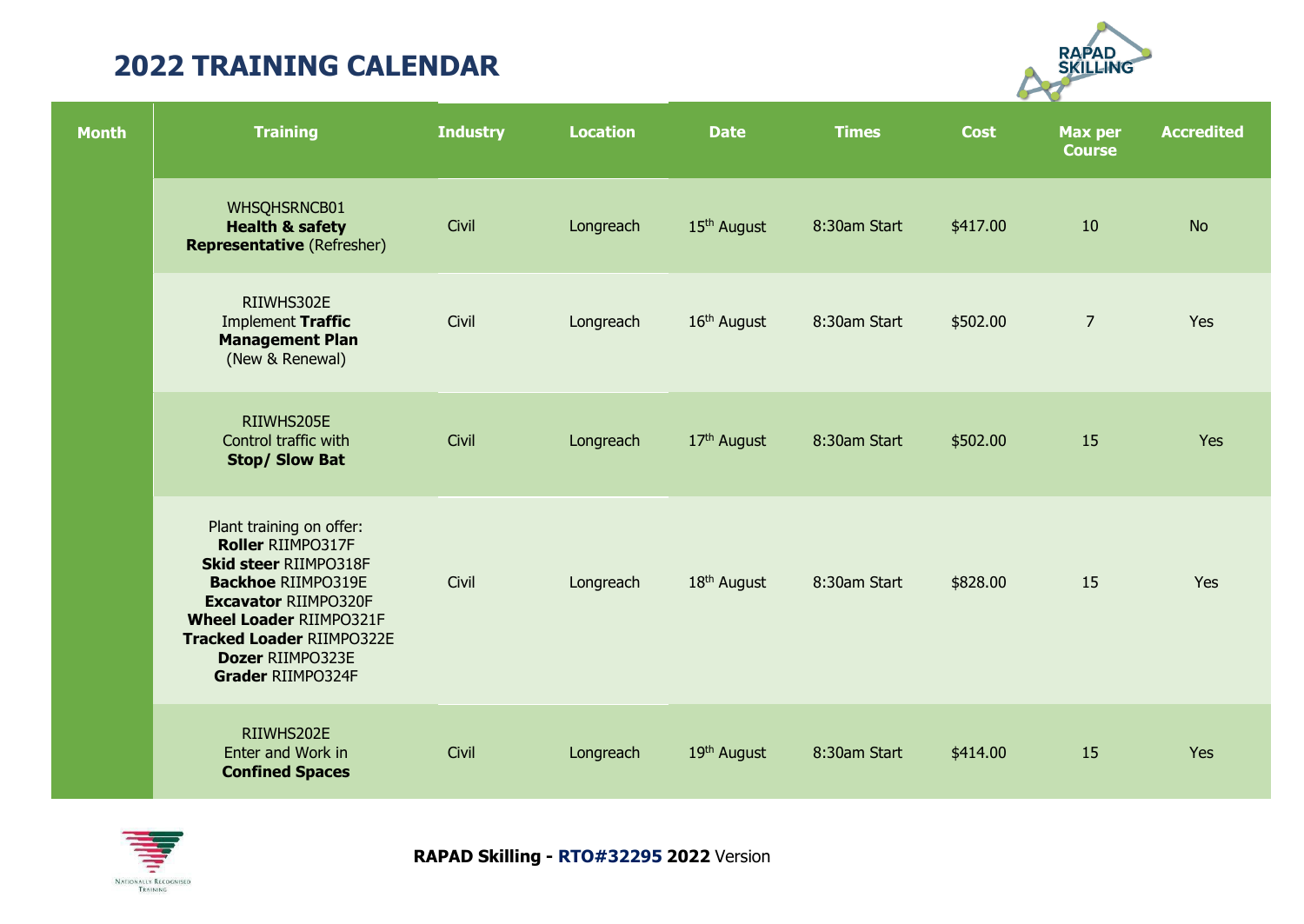

| <b>Month</b>     | <b>Training</b>                                                                                                                                                                                          | <b>Industry</b> | <b>Location</b> | <b>Date</b>                   | <b>Times</b> | <b>Cost</b>                                                                                      | Max per<br><b>Course</b> | <b>Accredited</b> |
|------------------|----------------------------------------------------------------------------------------------------------------------------------------------------------------------------------------------------------|-----------------|-----------------|-------------------------------|--------------|--------------------------------------------------------------------------------------------------|--------------------------|-------------------|
|                  | <b>HLTAID009 Provide CPR</b><br>HLTAID010 Provide Basic<br><b>Emergency Life Support</b><br><b>HLTAID011 Provide First Aid</b><br><b>HLTAID012 Provide First Aid</b><br>in an Education and Care Setting | Non-Specific    | Longreach       | 20 <sup>th</sup> August       | 8:00am Start | <b>CPR \$78</b><br><b>Basic Life</b><br>Support \$114<br>Full \$176<br>Education &<br>Care \$212 | 15                       | Yes               |
|                  | <b>Chainsaw Training</b><br>AHCMOM213 Operate and<br>maintain chainsaws<br>AHCPCM205 Fell small trees                                                                                                    | Civil           | Longreach       | $22^{nd} - 23^{rd}$<br>August | 8:30am Start | \$893.00                                                                                         | 6                        | Yes               |
|                  | AHCSS00074 Agricultural Chemical<br><b>Skill Set</b> (2 Units)                                                                                                                                           | Civil           | Longreach       | $25^{th} - 26^{th}$<br>August | 8:30am Start | \$893.00                                                                                         | 8                        | Yes               |
|                  | TLILIC0003<br>Licence to operate<br><b>Forklift Truck</b>                                                                                                                                                | Civil           | Longreach       | 30 <sup>th</sup> August       | 8:30am Start | \$828.00                                                                                         | 15                       | Yes               |
| <b>September</b> | RIIWHS204E<br>Work safely at <b>Heights</b>                                                                                                                                                              | Civil           | Longreach       | 6 <sup>th</sup> September     | 8:30am Start | \$414.00                                                                                         | 15                       | Yes               |

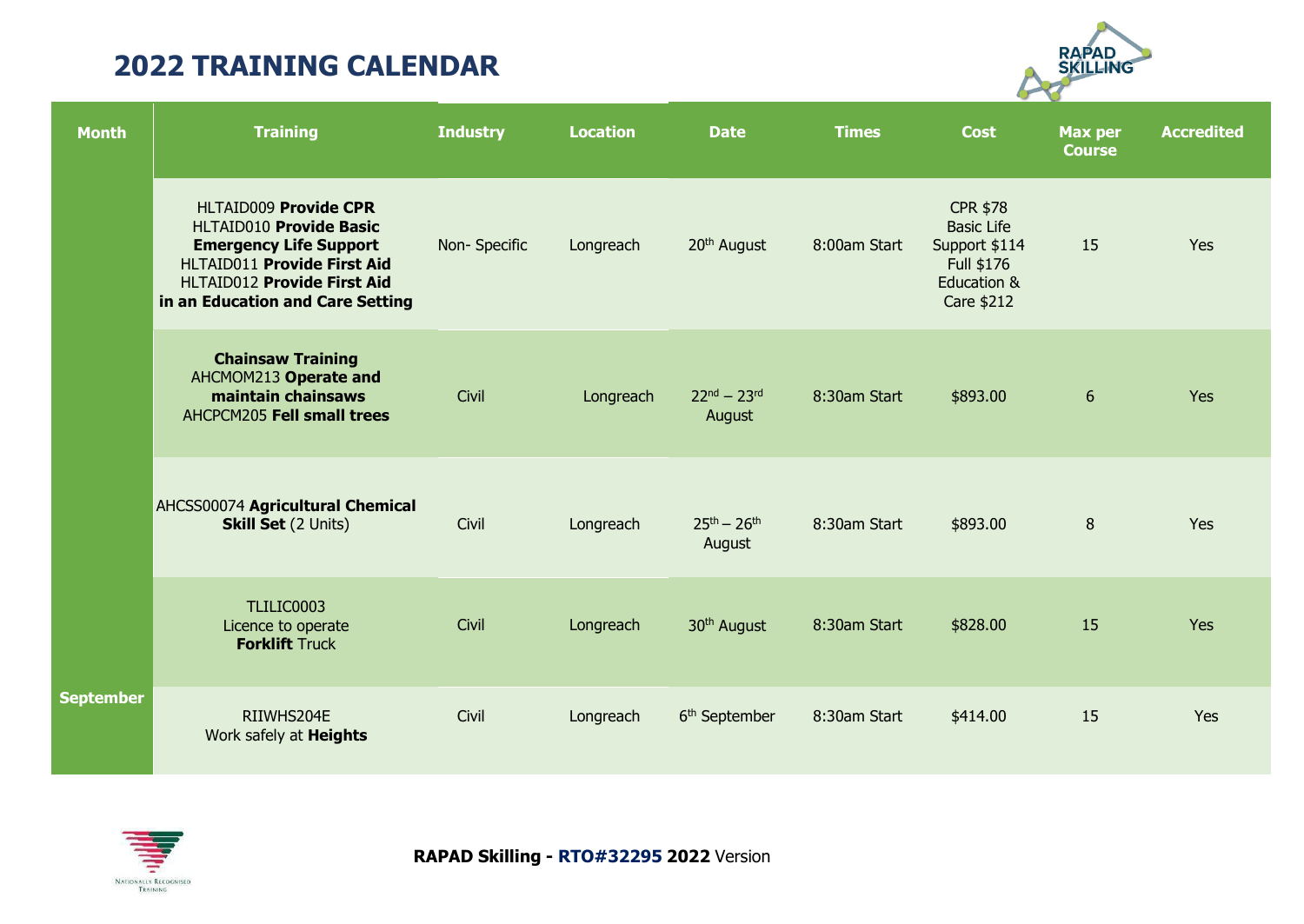

| <b>Month</b> | <b>Training</b>                                                                                                                                                                                                                                                 | <b>Industry</b> | <b>Location</b> | <b>Date</b>                | <b>Times</b> | <b>Cost</b>                                                                                      | <b>Max per</b><br><b>Course</b> | <b>Accredited</b> |
|--------------|-----------------------------------------------------------------------------------------------------------------------------------------------------------------------------------------------------------------------------------------------------------------|-----------------|-----------------|----------------------------|--------------|--------------------------------------------------------------------------------------------------|---------------------------------|-------------------|
|              | CPCWHS1001<br>(White Card)<br>Prepare to work safely in the<br>construction industry                                                                                                                                                                            | Civil           | Longreach       | 8 <sup>th</sup> September  | 8:30am Start | \$98.00                                                                                          | 15                              | Yes               |
|              | RIIWHS202E<br>Enter and Work in<br><b>Confined Spaces</b>                                                                                                                                                                                                       | Civil           | Longreach       | 13 <sup>th</sup> September | 8:30am Start | \$414.00                                                                                         | 15                              | Yes               |
|              | <b>HLTAID009 Provide CPR</b><br>HLTAID010 Provide Basic<br><b>Emergency Life Support</b><br><b>HLTAID011 Provide First Aid</b><br><b>HLTAID012 Provide First Aid</b><br>in an Education and Care Setting                                                        | Non-Specific    | Longreach       | 16 <sup>th</sup> September | 8:00am Start | <b>CPR \$78</b><br><b>Basic Life</b><br>Support \$114<br>Full \$176<br>Education &<br>Care \$212 | 15                              | Yes               |
|              | Plant training on offer:<br><b>Roller RIIMPO317F</b><br><b>Skid steer RIIMPO318F</b><br><b>Backhoe RIIMPO319E</b><br><b>Excavator RIIMPO320F</b><br><b>Wheel Loader RIIMPO321F</b><br><b>Tracked Loader RIIMPO322E</b><br>Dozer RIIMPO323E<br>Grader RIIMPO324F | Civil           | Longreach       | 20 <sup>th</sup> September | 8:30am Start | \$828.00                                                                                         | 15                              | Yes               |

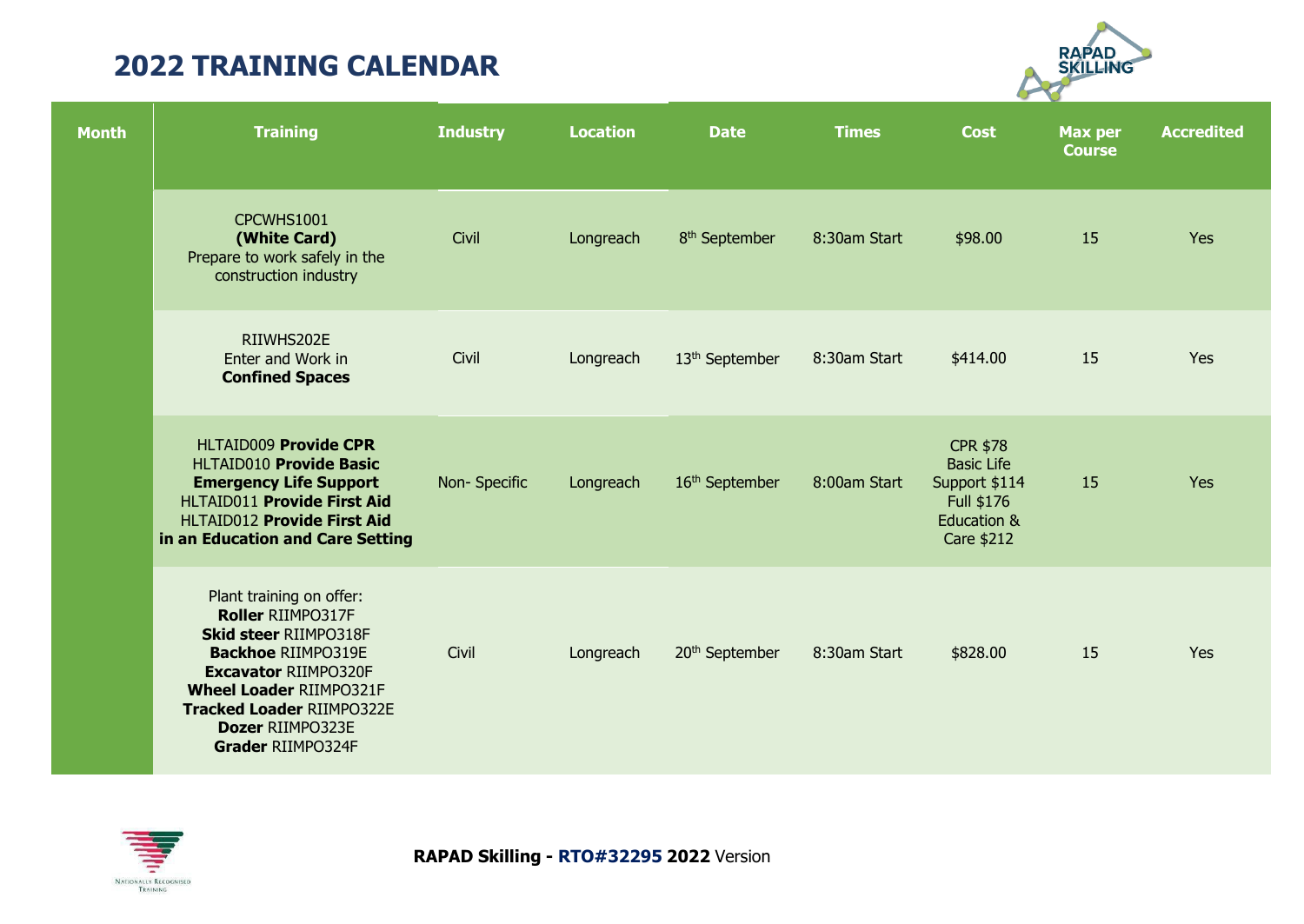

| <b>Month</b>   | <b>Training</b>                                                                          | <b>Industry</b> | <b>Location</b> | <b>Date</b>                | <b>Times</b> | <b>Cost</b> | <b>Max per</b><br><b>Course</b> | <b>Accredited</b> |
|----------------|------------------------------------------------------------------------------------------|-----------------|-----------------|----------------------------|--------------|-------------|---------------------------------|-------------------|
|                | RIIWHS205E<br>Control traffic with<br><b>Stop/ Slow Bat</b>                              | Civil           | Longreach       | 21 <sup>st</sup> September | 8:30am Start | \$502.00    | 15                              | Yes               |
|                | RIIWHS302E<br>Implement Traffic<br><b>Management Plan</b><br>(New & Renewal)             | Civil           | Longreach       | 22 <sup>nd</sup> September | 8:30am Start | \$502.00    | $\overline{7}$                  | Yes               |
|                | TLILIC0003<br>Licence to operate<br><b>Forklift Truck</b>                                | Civil           | Longreach       | 23rd September             | 8:30am Start | \$828.00    | 15                              | Yes               |
|                | WHSQHSRNCB01<br><b>Health &amp; Safety</b><br><b>Representative</b><br>(Full- Five days) | Civil           | Longreach       | $26th - 30th$<br>September | 8:30am Start | \$1226.00   | 10                              | <b>No</b>         |
| <b>October</b> | RIIWHS202E<br>Enter and Work in<br><b>Confined Spaces</b>                                | Civil           | Longreach       | 6 <sup>th</sup> October    | 8:30am Start | \$414.00    | 15                              | Yes               |
|                | RIIWHS204E<br>Work safely at <b>Heights</b>                                              | Civil           | Longreach       | 7 <sup>th</sup> October    | 8:30am Start | \$414.00    | 15                              | Yes               |

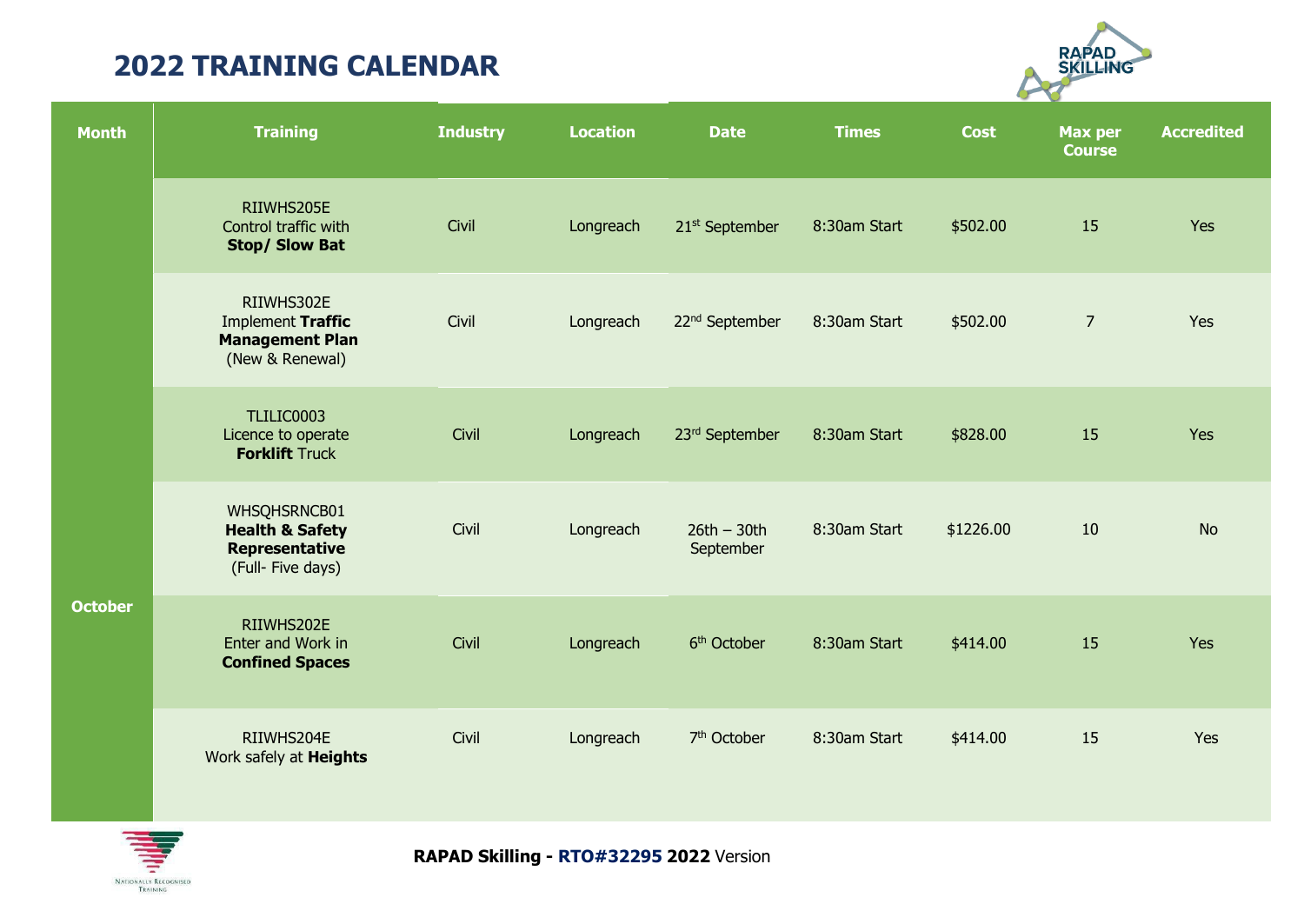

| <b>Month</b> | <b>Training</b>                                                                                                                                                                                                                                                 | <b>Industry</b> | <b>Location</b> | <b>Date</b>              | <b>Times</b> | <b>Cost</b>                                                                                                 | <b>Max per</b><br><b>Course</b> | <b>Accredited</b> |
|--------------|-----------------------------------------------------------------------------------------------------------------------------------------------------------------------------------------------------------------------------------------------------------------|-----------------|-----------------|--------------------------|--------------|-------------------------------------------------------------------------------------------------------------|---------------------------------|-------------------|
|              | UETDRRF004 (LVR) Perform<br>rescue from a live LV<br>panel<br>$+$<br><b>HLTAID009 Provide CPR</b>                                                                                                                                                               | Civil           | Longreach       | 10 <sup>th</sup> October | 8:30am Start | \$83.00<br>$+$<br>\$78.00                                                                                   | 15                              | Yes               |
|              | WHSQHSRNCB01<br><b>Health &amp; safety</b><br><b>Representative</b> (Refresher)                                                                                                                                                                                 | Civil           | Longreach       | 11 <sup>th</sup> October | 8:30am Start | \$417.00                                                                                                    | 10                              | <b>No</b>         |
|              | <b>HLTAID009 Provide CPR</b><br>HLTAID010 Provide Basic<br><b>Emergency Life Support</b><br>HLTAID011 Provide First Aid<br><b>HLTAID012 Provide First Aid</b><br>in an Education and Care Setting                                                               | Non-Specific    | Longreach       | 12 <sup>th</sup> October | 8:00am Start | <b>CPR \$78</b><br><b>Basic Life</b><br>Support \$114<br>Full \$176<br><b>Education &amp;</b><br>Care \$212 | 15                              | Yes               |
|              | Plant training on offer:<br><b>Roller RIIMPO317F</b><br><b>Skid steer RIIMPO318F</b><br><b>Backhoe RIIMPO319E</b><br><b>Excavator RIIMPO320F</b><br><b>Wheel Loader RIIMPO321F</b><br><b>Tracked Loader RIIMPO322E</b><br>Dozer RIIMPO323E<br>Grader RIIMPO324F | Civil           | Longreach       | 13 <sup>th</sup> October | 8:30am Start | \$828.00                                                                                                    | 15                              | Yes               |

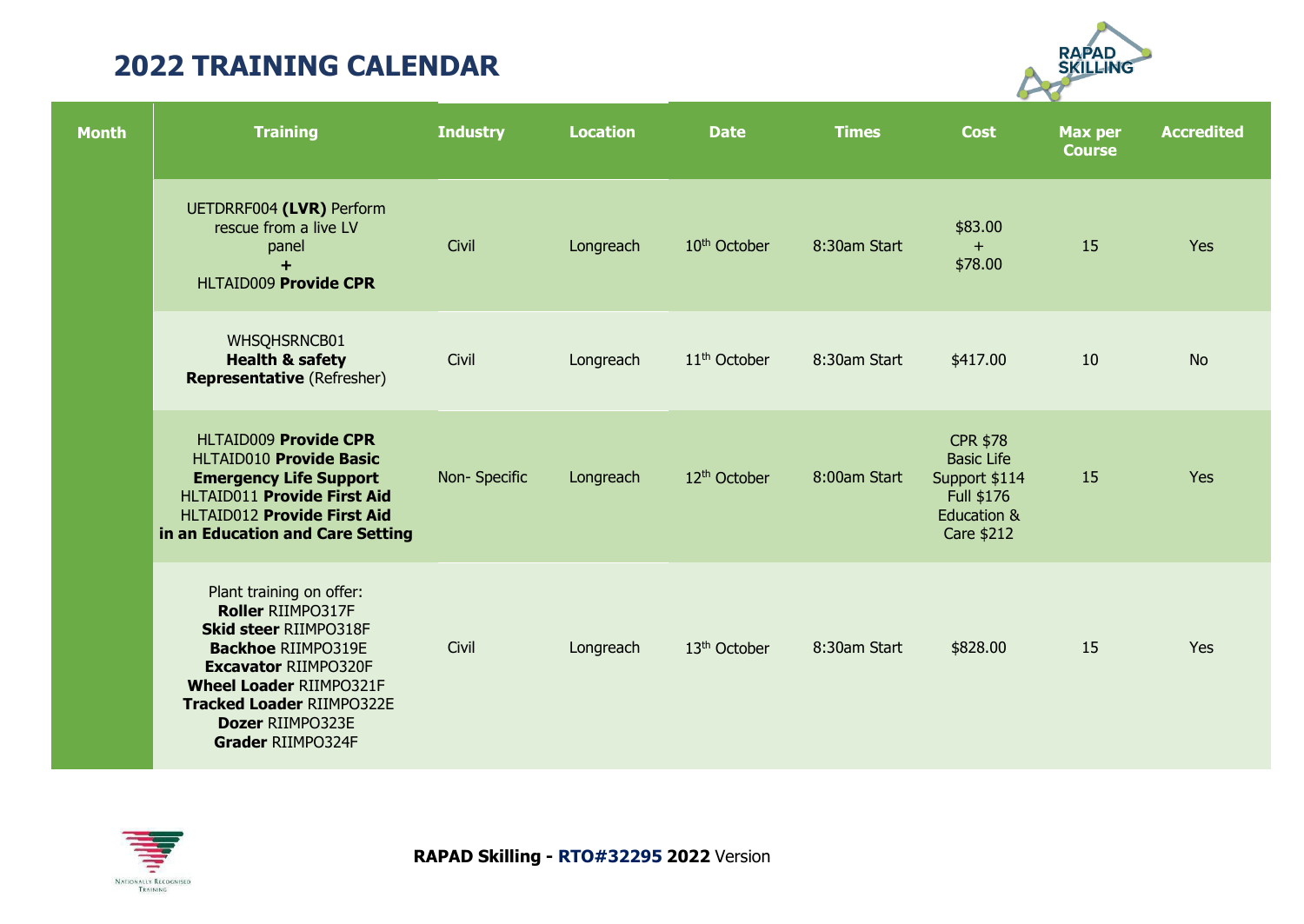

| <b>Month</b> | <b>Training</b>                                                                                                                                                                                                                                          | <b>Industry</b> | <b>Location</b> | <b>Date</b>               | <b>Times</b> | <b>Cost</b> | <b>Max per</b><br><b>Course</b> | <b>Accredited</b> |
|--------------|----------------------------------------------------------------------------------------------------------------------------------------------------------------------------------------------------------------------------------------------------------|-----------------|-----------------|---------------------------|--------------|-------------|---------------------------------|-------------------|
|              | RIIWHS302E<br>Implement Traffic<br><b>Management Plan</b><br>(New & Renewal)                                                                                                                                                                             | Civil           | Longreach       | 14th October              | 8:30am Start | \$502.00    | $\overline{7}$                  | Yes               |
|              | CPCWHS1001<br>(White Card)<br>Prepare to work safely in the<br>construction industry                                                                                                                                                                     | Civil           | Longreach       | 21 <sup>st</sup> October  | 8:30am Start | \$98.00     | 15                              | Yes               |
|              | TLILIC0003<br>Licence to operate<br><b>Forklift Truck</b>                                                                                                                                                                                                | Civil           | Longreach       | 26th October              | 8:30am Start | \$828.00    | 15                              | Yes               |
|              | Plant training on offer:<br>Roller RIIMPO317F<br><b>Skid steer RIIMPO318F</b><br><b>Backhoe RIIMPO319E</b><br><b>Excavator RIIMPO320F</b><br><b>Wheel Loader RIIMPO321F</b><br><b>Tracked Loader RIIMPO322E</b><br>Dozer RIIMPO323E<br>Grader RIIMPO324F | Civil           | Longreach       | 8 <sup>th</sup> November  | 8:30am Start | \$828.00    | 15                              | Yes               |
|              | RIIWHS302E<br>Implement Traffic<br><b>Management Plan</b><br>(New & Renewal)                                                                                                                                                                             | Civil           | Longreach       | 10 <sup>th</sup> November | 8:30am Start | \$502.00    | $\overline{7}$                  | Yes               |

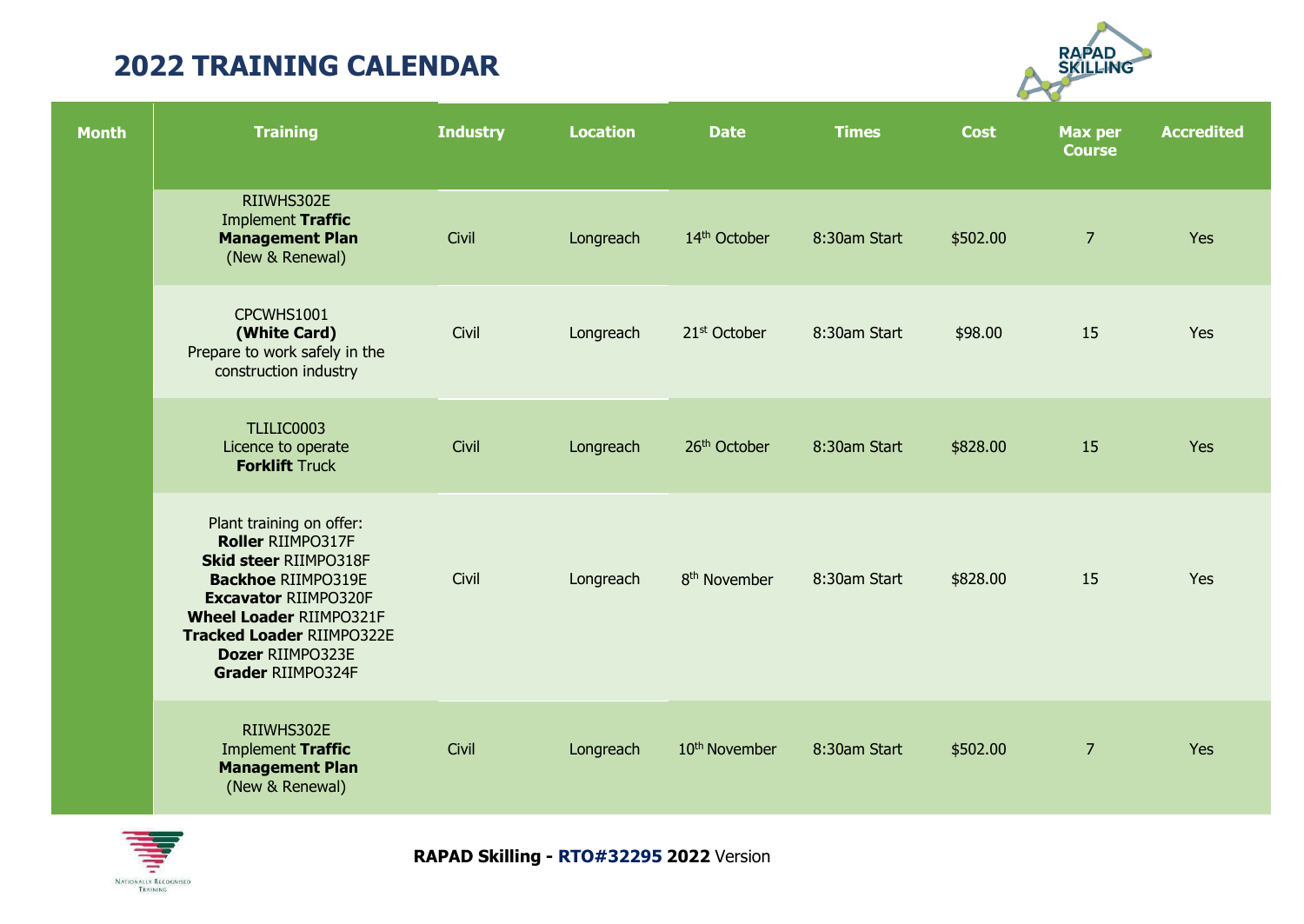

| <b>Month</b>    | <b>Training</b>                                                                                                                                                                                          | <b>Industry</b> | <b>Location</b> | <b>Date</b>               | <b>Times</b> | <b>Cost</b>                                                                                                        | <b>Max per</b><br><b>Course</b> | <b>Accredited</b> |
|-----------------|----------------------------------------------------------------------------------------------------------------------------------------------------------------------------------------------------------|-----------------|-----------------|---------------------------|--------------|--------------------------------------------------------------------------------------------------------------------|---------------------------------|-------------------|
| <b>November</b> | RIIWHS205E<br>Control traffic with<br><b>Stop/ Slow Bat</b>                                                                                                                                              | Civil           | Longreach       | 11 <sup>th</sup> November | 8:30am Start | \$502.00                                                                                                           | 15                              | Yes               |
|                 | CPCWHS1001<br>(White Card)<br>Prepare to work safely in the<br>construction industry                                                                                                                     | Civil           | Longreach       | 14 <sup>th</sup> November | 8:30am Start | \$98.00                                                                                                            | 15                              | <b>Yes</b>        |
|                 | RIIWHS204E<br>Work safely at <b>Heights</b>                                                                                                                                                              | Civil           | Longreach       | 16 <sup>th</sup> November | 8:30am Start | \$414.00                                                                                                           | 15                              | Yes               |
|                 | <b>HLTAID009 Provide CPR</b><br>HLTAID010 Provide Basic<br><b>Emergency Life Support</b><br><b>HLTAID011 Provide First Aid</b><br><b>HLTAID012 Provide First Aid</b><br>in an Education and Care Setting | Non-Specific    | Longreach       | 17th November             | 8:00am Start | <b>CPR \$78</b><br><b>Basic Life</b><br>Support \$114<br>Full \$176<br><b>Education &amp;</b><br><b>Care \$212</b> | 15                              | <b>Yes</b>        |
|                 | RIIWHS202E<br>Enter and Work in<br><b>Confined Spaces</b>                                                                                                                                                | Civil           | Longreach       | 18 <sup>th</sup> November | 8:30am Start | \$414.00                                                                                                           | 15                              | Yes               |

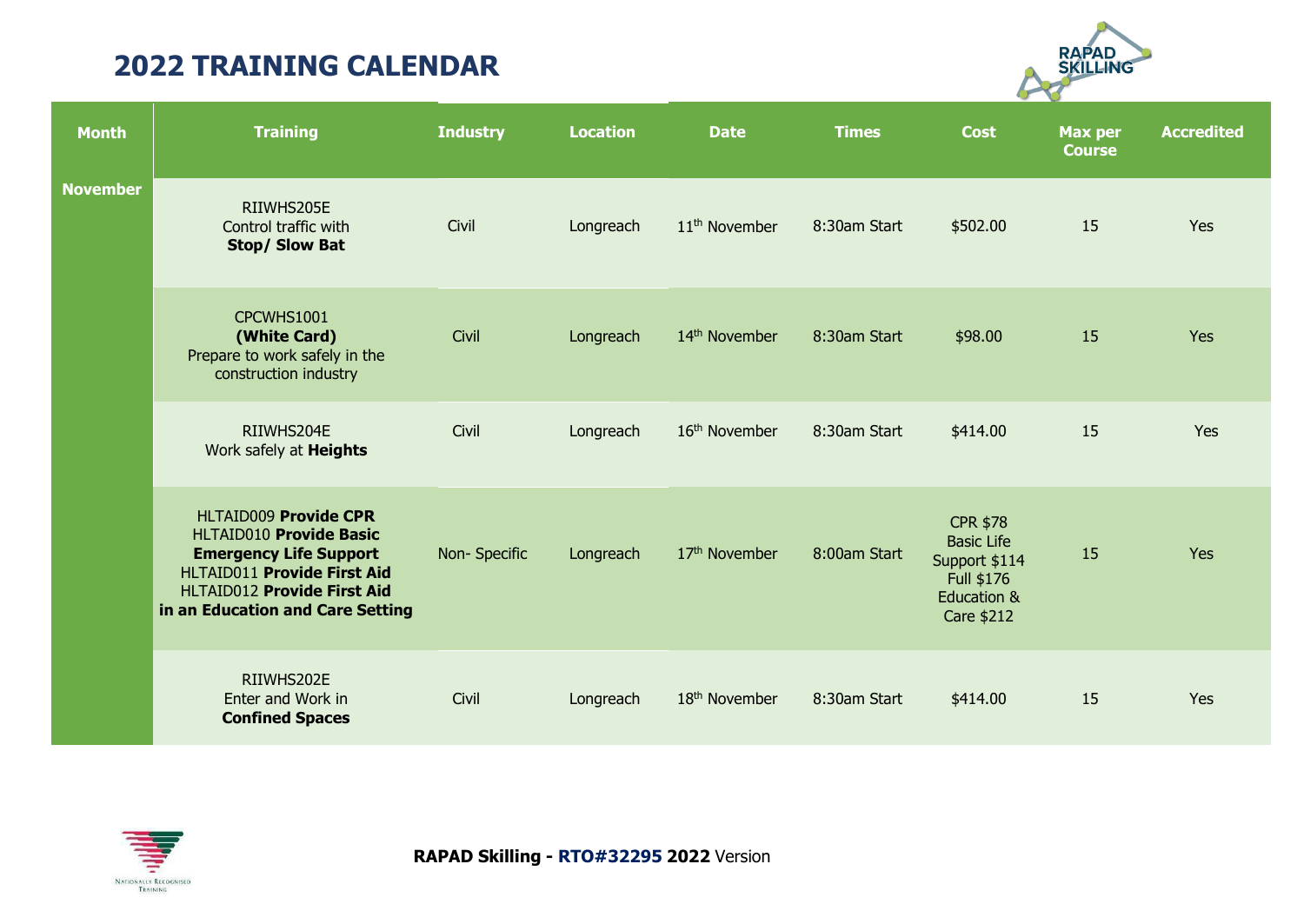

| <b>Month</b>    | <b>Training</b>                                                                                                                                                                                                                                                 | <b>Industry</b> | <b>Location</b> | <b>Date</b>               | <b>Times</b> | <b>Cost</b>                                                                                      | <b>Max per</b><br><b>Course</b> | <b>Accredited</b> |
|-----------------|-----------------------------------------------------------------------------------------------------------------------------------------------------------------------------------------------------------------------------------------------------------------|-----------------|-----------------|---------------------------|--------------|--------------------------------------------------------------------------------------------------|---------------------------------|-------------------|
| <b>December</b> | <b>HLTAID009 Provide CPR</b><br><b>HLTAID010 Provide Basic</b><br><b>Emergency Life Support</b><br>HLTAID011 Provide First Aid<br><b>HLTAID012 Provide First Aid</b><br>in an Education and Care Setting                                                        | Non-Specific    | Longreach       | 19 <sup>th</sup> November | 8:00am Start | <b>CPR \$78</b><br><b>Basic Life</b><br>Support \$114<br>Full \$176<br>Education &<br>Care \$212 | 15                              | Yes               |
|                 | WHSQHSRNCB01<br><b>Health &amp; Safety</b><br>Representative<br>(Full- Five days)                                                                                                                                                                               | Civil           | Longreach       | $21st - 25th$<br>November | 8:30am Start | \$1226.00                                                                                        | 10                              | <b>No</b>         |
|                 | Plant training on offer:<br><b>Roller RIIMPO317F</b><br><b>Skid steer RIIMPO318F</b><br><b>Backhoe RIIMPO319E</b><br><b>Excavator RIIMPO320F</b><br><b>Wheel Loader RIIMPO321F</b><br><b>Tracked Loader RIIMPO322E</b><br>Dozer RIIMPO323E<br>Grader RIIMPO324F | Civil           | Longreach       | 1 <sup>st</sup> December  | 8:30am Start | \$828.00                                                                                         | 15                              | Yes               |
|                 | RIIWHS302E<br>Implement Traffic<br><b>Management Plan</b><br>(New & Renewal)                                                                                                                                                                                    | Civil           | Longreach       | 5 <sup>th</sup> December  | 8:30am Start | \$502.00                                                                                         | $\overline{7}$                  | Yes               |

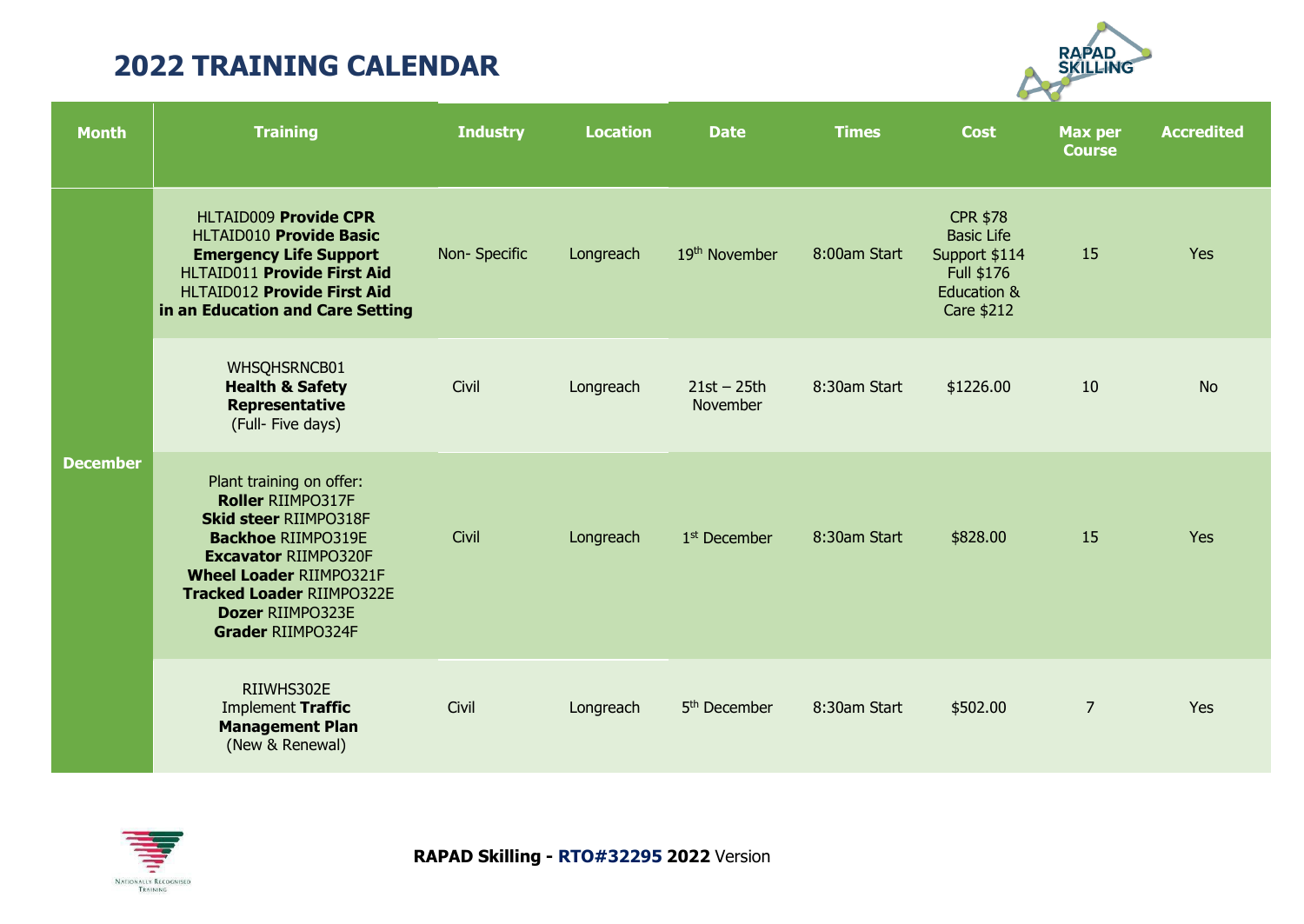

| <b>Month</b> | <b>Training</b>                                             | <b>Industry</b> | <b>Location</b> | <b>Date</b>              | <b>Times</b> | Cost     | Max per<br><b>Course</b> | <b>Accredited</b> |
|--------------|-------------------------------------------------------------|-----------------|-----------------|--------------------------|--------------|----------|--------------------------|-------------------|
|              | RIIWHS205E<br>Control traffic with<br><b>Stop/ Slow Bat</b> | Civil           | Longreach       | 6 <sup>th</sup> December | 8:30am Start | \$502.00 | 15                       | Yes               |
|              | TLILIC0003<br>Licence to operate<br><b>Forklift Truck</b>   | Civil           | Longreach       | 9 <sup>th</sup> December | 8:30am Start | \$828.00 | 15                       | Yes               |